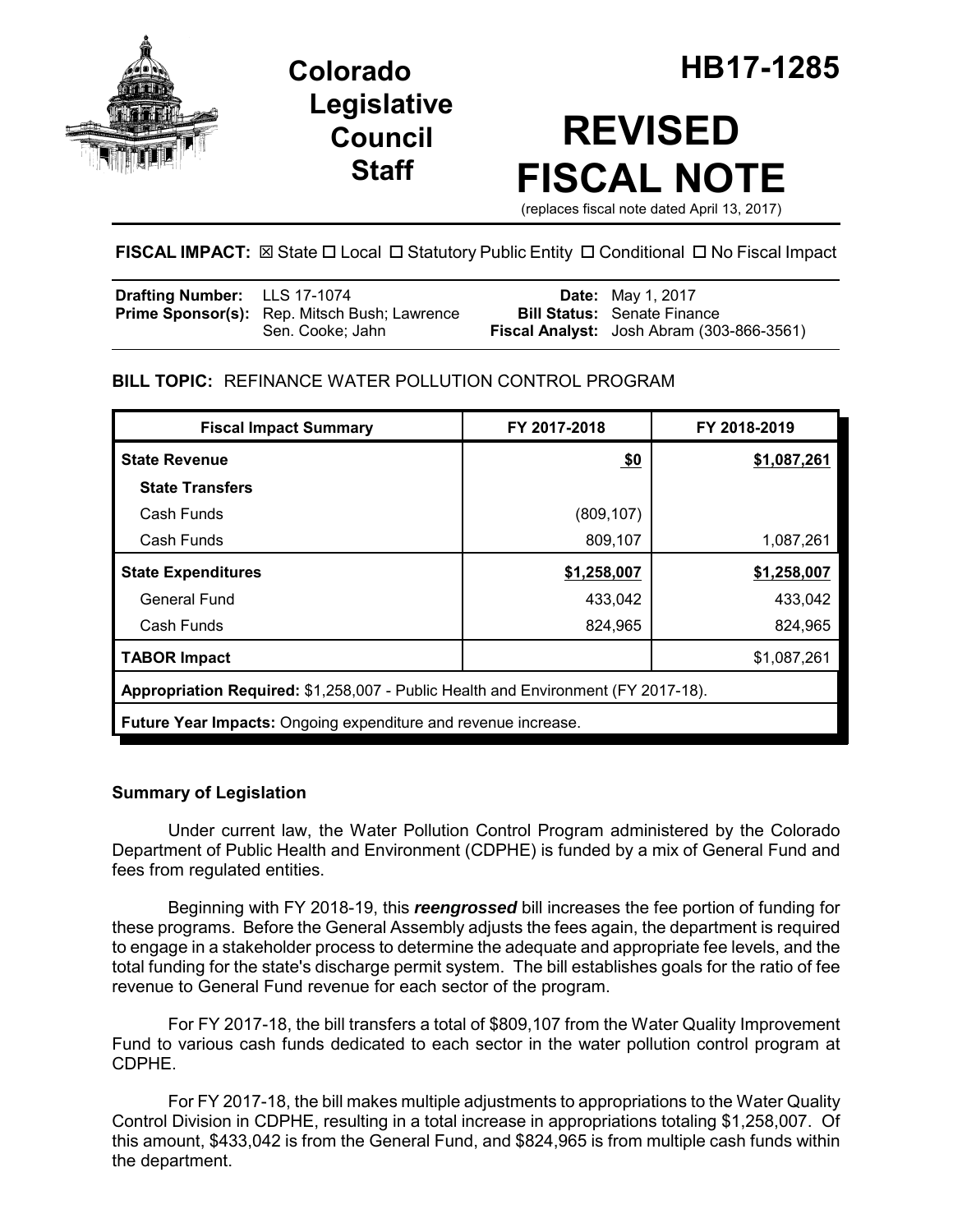Page 2

# Page 2<br>May 1, 2017 **HB17-1285**

#### **Background**

Legislation passed in the 2016 session (House Bill 16-1413) repealed the single fund used by CDPHE to deposit water pollution control fees and replaced it with multiple cash funds dedicated to each sector in the Water Pollution Control Program. That law also transferred the unreserved balance of \$1,208,007 from the Water Quality Improvement fund to the General Fund. For FY 2016-17, the transferred balance was appropriated back to the separate cash funds in amounts calculated to support each sector. That appropriation was intended as a one-time General Fund transfer to support the program due to insufficient fee revenue. The CDPHE was required to conduct a stakeholder process regarding fee setting and report to the Joint Budget Committee prior to the 2017 legislative session.

#### **State Revenue**

*Beginning with FY 2018-19, the bill increases cash funds revenue from fees by \$1,087,261 per year.* Fees are increased for multiple permitting functions across several sectors of the clean water program. Table 1 estimates the percentage and dollar increase for the sectors with fee increases.

| Table 1. Fee Revenue Under HB 17-1285 For FY 2018-19 |                                      |                                              |  |  |
|------------------------------------------------------|--------------------------------------|----------------------------------------------|--|--|
| <b>Clean Water Sector</b>                            | <b>Total Percent</b><br>Fee Increase | <b>Annual Dollar</b><br>Amount Fee Increase* |  |  |
| Commerce and Industry                                | 61%                                  | \$602,129                                    |  |  |
| Construction                                         | $0\%$                                |                                              |  |  |
| <b>Municipal Storm Sewer</b>                         | 30%                                  | 42,923                                       |  |  |
| Pesticides                                           | 2%                                   | 213                                          |  |  |
| <b>Public and Private Utilities</b>                  | 22%                                  | 437,996                                      |  |  |
| <b>Water Quality Certification</b>                   | 2%                                   | 4,000                                        |  |  |
| <b>TOTAL</b>                                         |                                      | \$1,087,261                                  |  |  |

*Fee calculations are estimated with incomplete information contained in the CDPHE's FY 2017-18 budget request. This table will be updated as complete information is obtained.*

#### **State Transfers**

For FY 2017-18, the bill transfers \$809,107 from the Water Quality Improvement Fund to the General Fund, and then transfers the following amounts from the General Fund to cash funds dedicated to each sector in the water pollution control program at CDPHE:

- \$152,772 to the Commerce and Industry Sector Fund;
- \$23,046 to the Municipal Separate Store Sewer Sector Fund; and
- \$633,289 to the Public and Private Utilities Sector Fund.